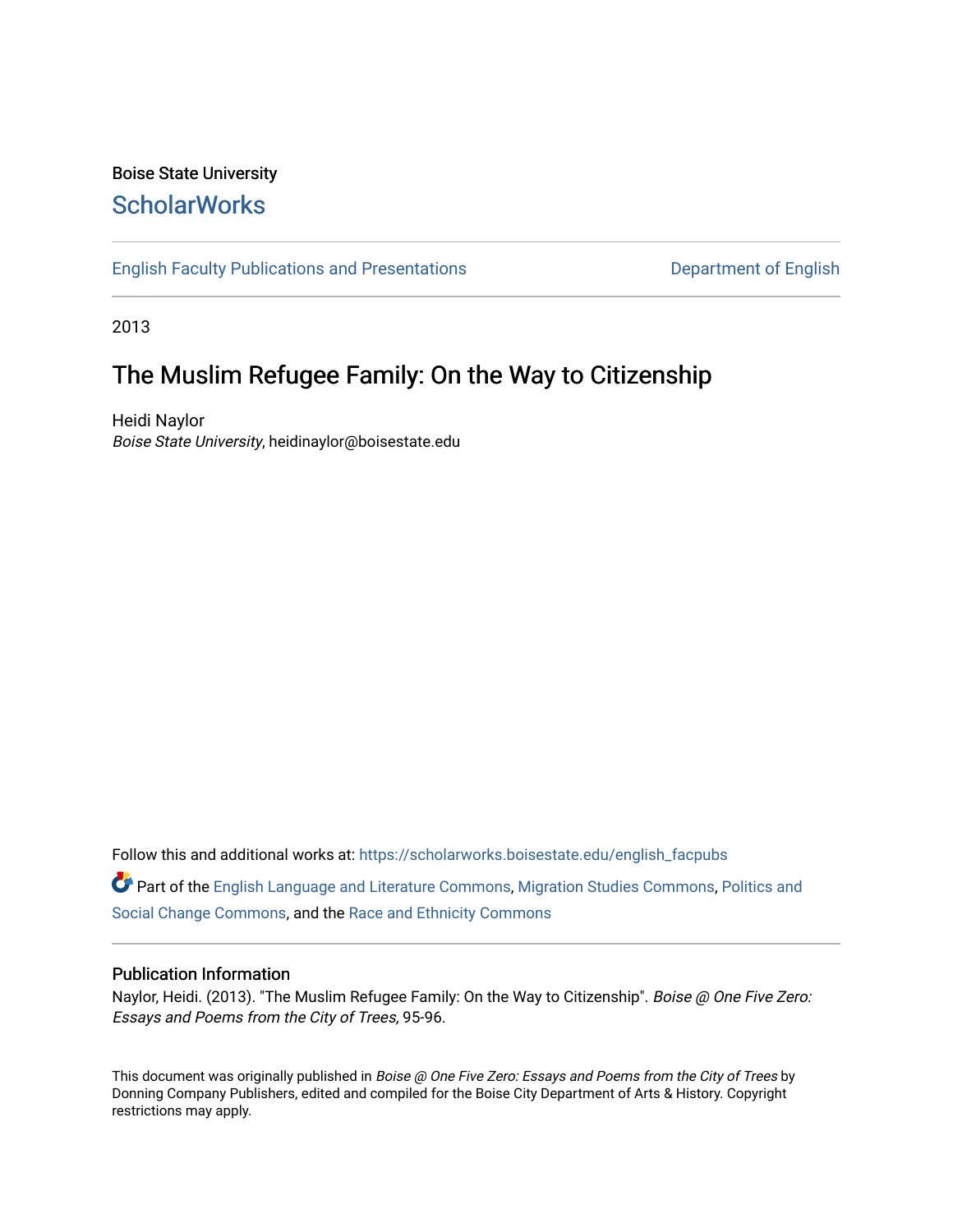## **The Muslim Refugee Family: On the Way to Citizenship-Heidi** Naylor

In the spring of 2001, just before the world went post-9/11 , my husband approached me about hosting an Afghan refugee family of four. I was hesitant. But my reservations-lice, tuberculosis, the loss of solitude-seem petty and insulting now. In the end, they were outweighed by his enthusiasm.

So our family arrived in Boise one evening just before Memorial Day, exhausted from long travel. We stood in the front yard nodding, smiling, shaking hands. Akbar wore a dark suit, Rahima a blouse and skirt and heels, the children ribbons and bow tie and shined shoes. We had pizza and soda and very few words.

Next day we bought a Russian-English dictionary. We couldn't find one in Dari, the family's native tongue, but they'd spent years in Moscow. So we found common words through a language belonging to none of us. Spasiba, pazhalusta, fmya, lagushka. The children laughed with our kids and our dog in the backyard. They needed no book, and before long were translating for their parents.

Over the weeks our English developed an accent, and we took to pantomime. One evening my son said he was going to take a shower. He mimicked the spray above his head and pretended a shampoo. I smiled. "Kid, I speak English!" Akbar watched with growing pleasure, finally erupting in laughter.

Rahima overcame her shyness and cooked succulent, beautiful meals with lamb and cumin, raisins, and cilantro. We searched for her preferred rice and found a species of basmati I still buy for pennies per pound from WinCo. Its burlap bag features an inked-on label: "Once taste eat for ever." Rahima made me tea four times a day, despite my discomfort at her servitude. She asked if I'd like one shovel of sugar or two. We laughed over the confusion of kitchen and chicken. She taught me to cook the okra I'd never liked in a way that was savory and "deshilous." One day we discovered our youngest sons were born within ten days of one another, on opposite sides of the earth. "Sistera," she said, pointing shyly at me, and she has introduced me in that way to her friends ever since.

As the common words in the house increased, we began to linger over dinner. We sprinkled our tea with cardamom, bit into Rahima's crunchy lemon cookies, and listened as Akbar spoke of the Taliban and its terrible grip. "I want ... carpet," he said, gesturing toward our Persian rug. "I want car, home for children. Television. Taliban no good," he said, "No what you want. . . ." He searched, settling on the Russian: "svabódny. No liberty." Everyone was silent. I poured more tea. He looked around the table at his children, his sweet, shy wife, our children. "Politic," he said, like you or I might say "robotic" or "granitic." He slapped his palm on his thigh. "I wery like."

Our Christian religion requires fasting one Sunday each month, so I fixed breakfast for our guests and explained why we couldn't join them to eat. Rahima asked, "One month?"